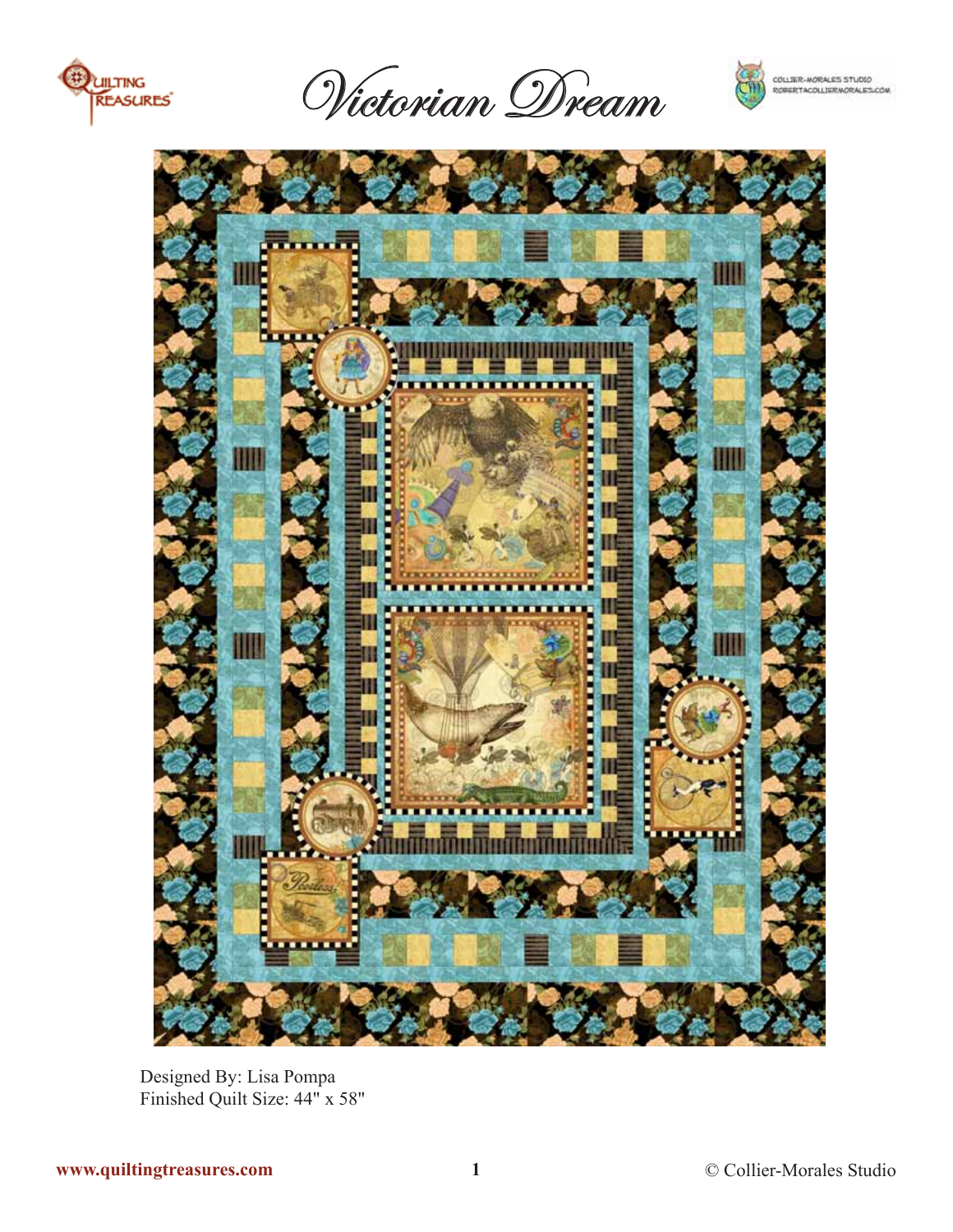

Victorian Dream



22433 H 22434 S 22431 B

# **Cutting Directions**

*Note:* **WOF** = *width of fabric*

*Use a ¼" seam allowance unless otherwise noted.*

### **22430 A: Victorian Dream Panel**

- Cut (2) large squares  $\frac{1}{4}$ " beyond the black-and-white check border all around to make (2) 13½" x 13½" squares.
- Cut (3) circle shapes  $\frac{1}{4}$ " beyond the black-and-white check border all around.
- Cut (3) smaller squares  $\frac{1}{4}$ " beyond the black-and-white check border all around.

#### **22432 J: Black Floral**

- Cut (2) 3½" x **WOF** inner border strips. Trim strips to  $3\frac{1}{2}$ " x 30" for top/bottom border strips.
- Cut (3) 3½" x **WOF** inner side border strips.
- Cut (6) 5½" x **WOF** outer border strips.
- Cut (6) 2¼" x **WOF** binding strips.

### **22435 J: Black Stripe**

- Cut (2) 1½" x **WOF** strips for strip set.
- Cut (3) 1½" x **WOF** strips for inner borders. Recut 1 strip into (2)  $1\frac{1}{2}$ " x 20" strips. Trim each of the remaining strips to  $1\frac{1}{2}$ " x  $3\frac{1}{4}$ ".
- Cut (1) 2½" x **WOF** strip. Recut into (16) 2" x 2½" rectangles.

## **22433 B: Blue Gears Print**

- Cut (4) 1" x **WOF** strips. Recut strips into (4) 1" x 13½" strips and (4)  $1" \times 14\frac{1}{2}"$  strips.
- Cut (4) 1½" x **WOF** strips for borders. Trim strips to make (4)  $1\frac{1}{2}$ " x 30" top/bottom strips.
- Cut (10) 1½" x **WOF** strips for border strips.
- Cut (3) 2½" x **WOF** strips. Recut into (32) 2" x 2½" rectangles and (4) 2½" squares.

| <b>FABRIC REQUIREMENTS</b> |                |
|----------------------------|----------------|
|                            |                |
| Design                     | Yards          |
| 22340 A                    | 1 Panel        |
| 22432 J (inc. binding)     | $\overline{c}$ |
| 22435 J                    | $\frac{3}{8}$  |
| 22433 B                    | $1\frac{1}{4}$ |
| 22433 H                    | $\frac{1}{4}$  |
| 22434 S                    | $\frac{1}{3}$  |
| 22431 B (backing)          | $3\frac{7}{8}$ |

## **22433 H: Green Gears Print**

• Cut (2) 2½" x **WOF** strips. Recut into (24) 2" x 2½" rectangles.

### **22434 S: Gold Blender**

- Cut (2) 1½" x **WOF** strips for strip set.
- Cut (2) 2½" x **WOF** strips. Recut into (22) 2" x 2½" rectangles.

#### **22431 B: Blue Animal Print**

• Cut (2) 66" x **WOF** strips for backing.

#### **Sewing Instructions**

- **1.** Start with the two 13½" x 13½" panel squares. Sew the 1" x 13½" Blue Gears strips to opposite sides and the 1" x 14½" Blue Gears strips to the top and bottom of each square. Press seams toward strips.
- **2.** Join the top of one framed panel to the bottom of the other; press seam to one side.



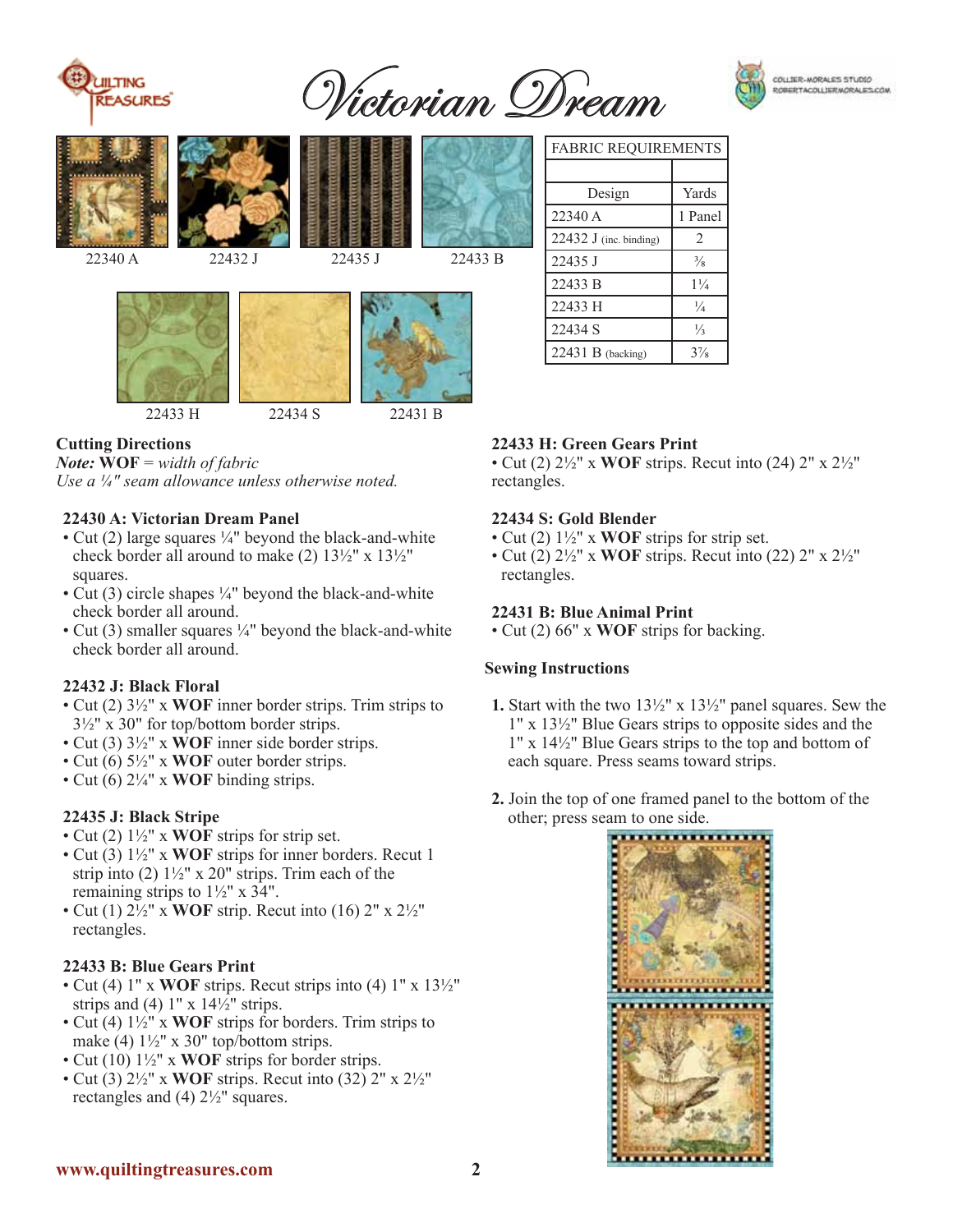

Victorian Dream

strips.



**3.** Join (2) 1½" x **WOF** strips Black Stripe with the (2) 1½" x **WOF** strips Gold Blender to make a strip set (Diagram 1). Press seams in one direction. Cut the strip set into  $(22)$  1<sup>1</sup>/<sub>2</sub>" segments.



**4.** Join (7) black stripe/gold segments to make a side strip; press seams in one direction (Diagram 2). Repeat to make a second side strip. Join (4) segments to make a top strip; repeat to make a bottom strip. Sew the side strips to opposite long sides and the top and bottom strips to the top and bottom of the pieced center. Press seams away from the pieced strips.



- **5.** Center and sew the 1½" x 34" strips of the Black Stripe to opposite sides of the pieced center, and the  $1\frac{1}{2}$ " x 20" strips of Black Stripe to the top and bottom, beginning and ending stitching ¼" from each corner.
- **6.** Fold the quilt top in half diagonally with wrong sides together. Place the ends of two borders right sides together and pin to hold. Align the 45-degree angle line of a rotary-cutting ruler on the border seam line. Mark a line from the end of the stitching line to the outer edge of the layered border strip ends. Stitch on the marked line. Trim ¼" beyond the stitched line (Diagram 2). Unfold the quilt top. Press the mitered corner seam open. Repeat to miter each corner. Press strip seams toward the Black Stripe strips.



- **7.** Join the (10) 1½" x **WOF** Blue Gears print strips on the short ends to make a long strip. Recut the strip into (4)  $1\frac{1}{2}$ " x 44" strips and (2) each  $1\frac{1}{2}$ " x 46" and  $1\frac{1}{2}$ " x 60"
- **8.** Join the 3½" x **WOF** Black Floral strips on the short ends to make a long strip. Recut the strip into (2)  $3\frac{1}{2}$ " x | 44" strips.
- **9.** Sew a  $3\frac{1}{2}$ " x 44" Black Floral strip between (2)  $1\frac{1}{2}$ " x 44" Blue Gears print strips to make a side border strip. Press seams toward the black floral strip. Repeat to make a second side border strip.
- **10.** Sew a  $3\frac{1}{2}$ " x 30" Black Floral strip between (2)  $1\frac{1}{2}$ " x | 30" Blue Gears print strips to make the top border strip. Press seams toward the black floral strip. Repeat to make the bottom border strip.
- **11.** Center and sew the border strips made in steps 9 and 10 to the sides and top and bottom of the pieced center, mitering corners as in steps 5 and 6.
- **12.** Join (28) 2" x  $2\frac{1}{2}$ " rectangles on the  $2\frac{1}{2}$ " sides to make a side strip referring to Diagram 3 and the quilt drawing for placement of colors. Press seams in one direction. Repeat to make a second side strip. Sew a strip to opposite long sides of the pieced center. Press seams toward the Blue Gears print strips.